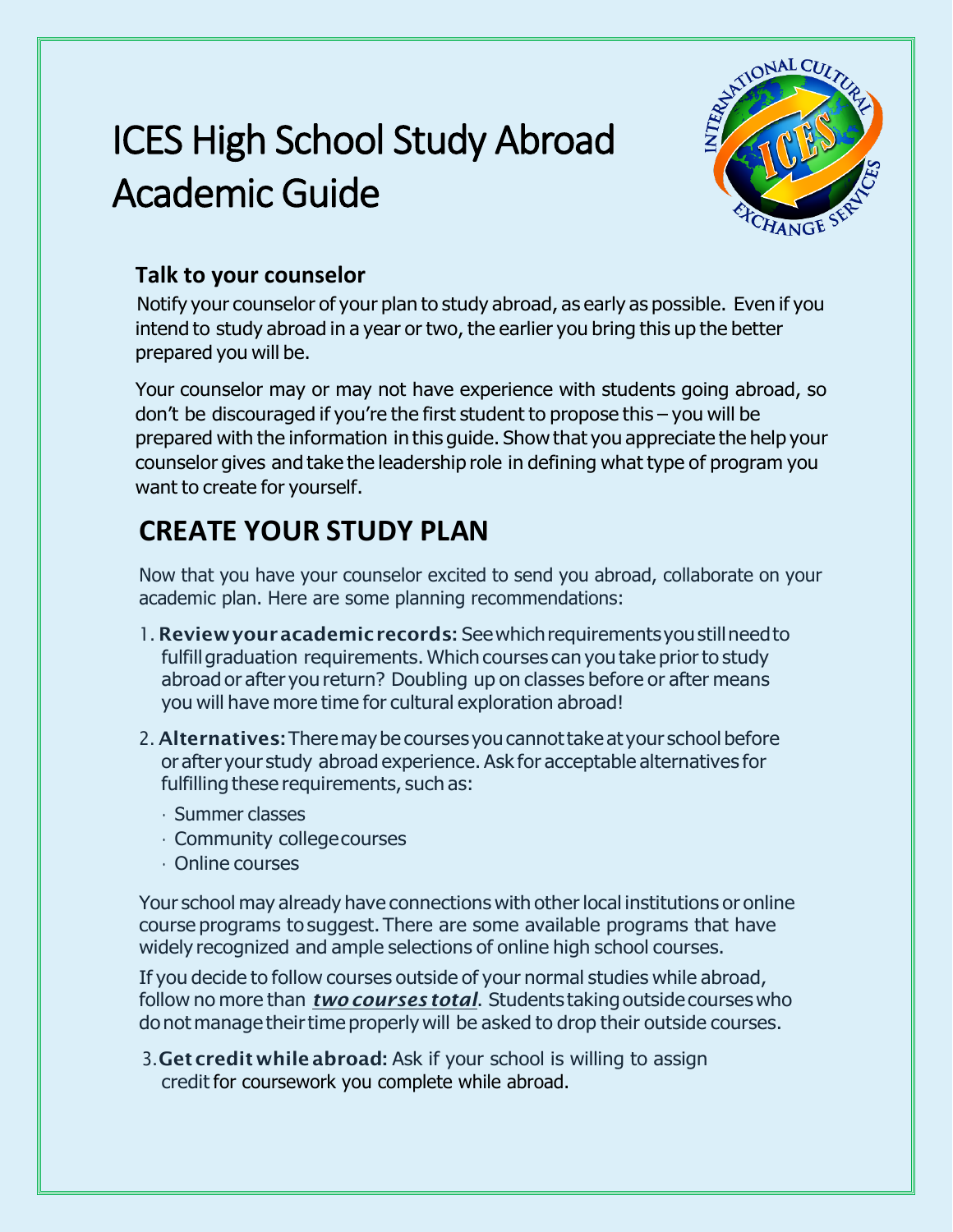- 4. Independent study: You may be able to follow some of your U.S. high school courseswhile abroad.Inthis case, yourteachers agree for youto independently study material that your class will be covering while you are abroad. If you choose to do independent study, again, be sure to take on no more than *two courses total* outside of your host school.
- 5. Propose a project: Ask if your counselor or teachers will honor credit for a student project. Taking on a meaningful project like this will also help you get more out of your experience and will look great as part of a college application and your resume! Here are some ideas:
	- $\cdot$  Become an ICES Global Ambassador Motivate your fellow classmates to study abroad. After you return, collaborate with ICES staff, give presentations about your experience at a school event and in your classes.
	- Make a special assignment Ask your English, foreign language or history teachers for a study abroad-themed assignment, like an essay or a class presentation.
	- $\cdot$  Write a blog Decide specific themes to cover and how often you will post.
- 6. Write it down: Record your study plan, and sign this with your guidance counselor. Make two copies – one for you and one for the school.

## **SAT/ACT exams**

Students are encouraged to take these exams while in the U.S. and not while studying abroad. The studying that goes into these exams can be timeconsuming and detract from a student's experience in the host country. After all, you didn't travel the world to have your head buried in books! Furthermore, availability of these exams abroad is limited both in locations and in testing schedules.

#### **Transfer coursework**

Explain to your academic counselorthat you will send this in once available, but you won't have your confirmed schedule until after you arrive in the host country. You will not have contact with your host school or receive your schedule prior to your arrival. Your host school is not responsible for communicating directly with your U.S. school.

Discuss what courses could be assigned credit. For example, will a biology class taken abroad fulfill your science requirement, or does your school absolutely require chemistry? Ask for alternatives to expand your opportunities for credits. However, don't expect that all of these requirements can be fulfilled, and plan to get credit using the other tips listed in this guide.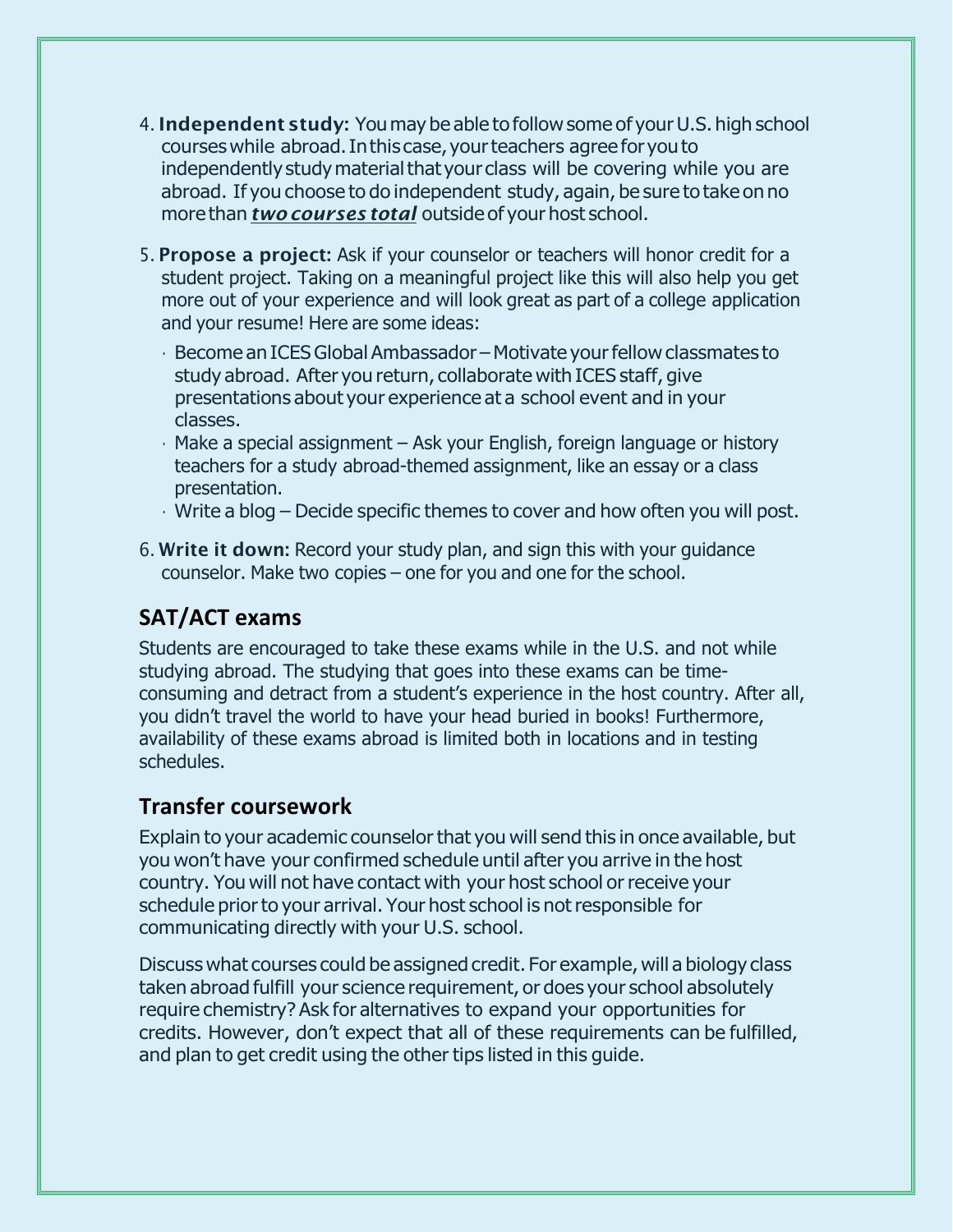Consider your language level. Your U.S. school will decide if you can comprehend enough ofthe target language to consider awarding you credit for the coursework.

Lastly, be clear about what documentation your U.S. high school will require of you to consider honoring academic credit. See 'Keep Records' below forideas of what you should compile. Your host school may not offer all of the information that your U.S. school requests, so be sure to have a Plan B. Students are responsible for requesting and obtaining the documentation needed from the host school.

If there is no equivalent for a course that you took abroad or the number of credits it would qualify for at your U.S. high school, find similar courses in your local college or university to serve as a reference. See 'Grading' to prepare for the documentation that you may receive from your host school.

# **HIGH SCHOOL ABROAD**

## **Your Host School**

Just as each school in the U.S. is different, you will have a unique experience in your host school and in your classroom. Don't think "better" or "worse" – think "different." ICES students should welcome the challenge to find their way in the host country's culture – rather than expecting others to adapt to American culture!

## **Participation**

This is the bulk of what your school expects from you, so prepare to share! While it is impressive to pull off academic feats, what your school is really interested in is your role as a *cultural ambassador*. Your presence strengthens the school's diversity and gives others a glimpse into another way of life.

Even as an academically motivated student, it can be hard to achieve mastery over the material in the classroom, especially because it is in a different language. Let go of some perfectionism and remember what is required of you: *participate, share*, and do the best that you can.

Obey all school rules and be respectful of your teachers and fellow classmates. While many basic rules will be the same, some may vary, and you will learn what is expected of you in your host school.

You may or may not be assigned the same work as your classmates. You could be asked to assist the host school's English teachers or prepare a presentation about your home. Offer to share before being asked. If your class is studying English phrases, offerto give a lesson on yourfavorite phrases!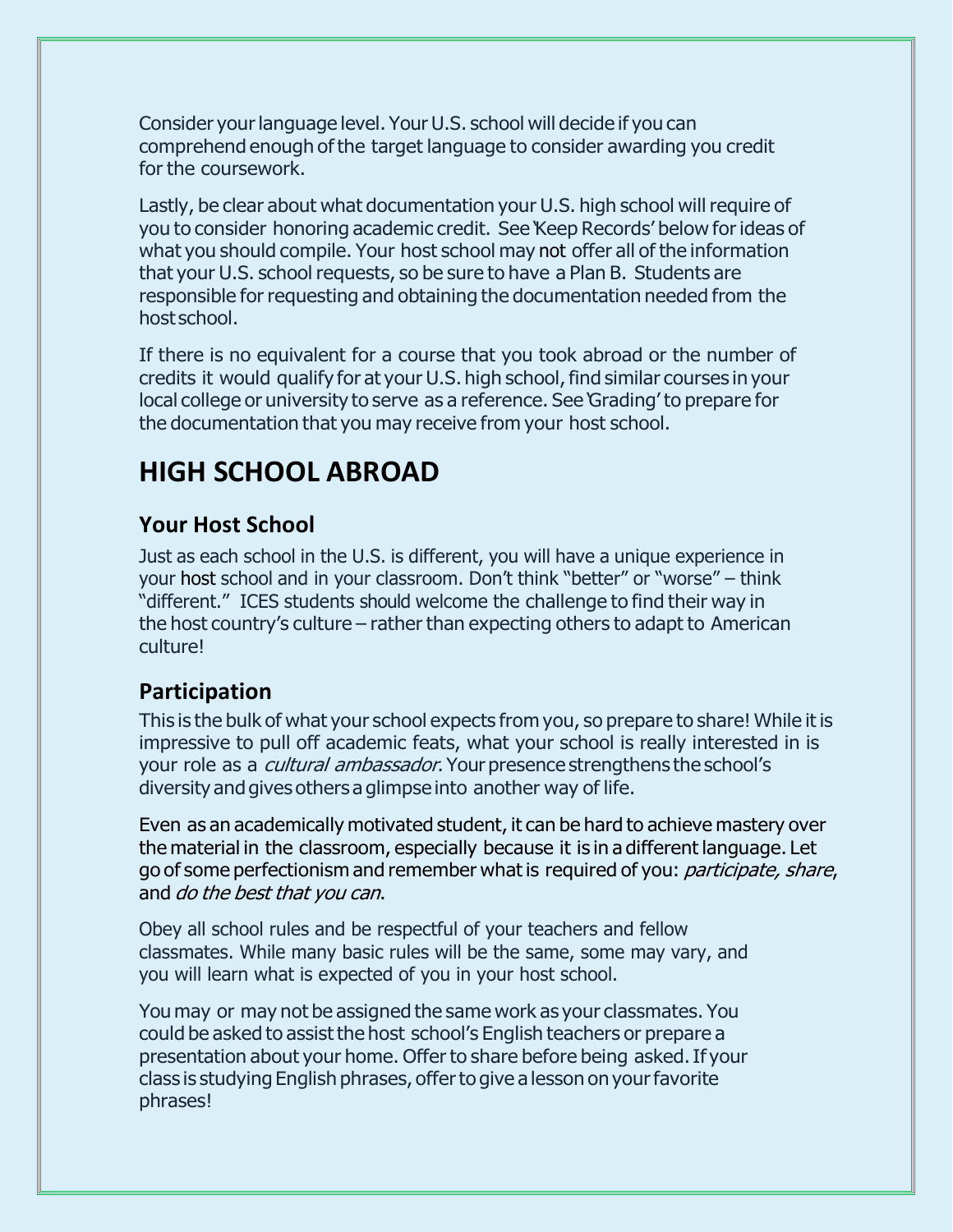Be conscious of putting enough energy into your host school, especially if you are balancing outside classes and independent study. Manage your study time wisely so that it doesn't interfere with school or host family life. If you are required to be online at certain times for online tests, these must not conflict with your host school or your host family schedule. Students that do not properly manage outside classes will be required to drop one or both classes.

#### **Curriculum**

This will vary greatly depending on your host country and school. Some differences may be:

- Material is more or less demanding than you're used to in certain subjects
- Student independence and responsibilities differ
- Student-teacher interactions are more or less formal than in theU.S.
- $\cdot$  Number and scale of homework, quizzes, tests and projects will vary
- Courses may cover material uncommon in American classes learn a new perspective!

You will receive your schedule when you arrive at your host school. You should assume that you will *not* select your courses – these are assigned depending on school resources, requirements, your language level and academic record. Anticipate scheduling adjustments within the first few days of school.

It is not the school's responsibility to offer you courses in English, advanced placements or courses for a specific track like an IB program. Youwill not have U.S. history or U.S. government. On the other hand, you may have interesting classes not offered at your home school either, like meditation in Thailand, or sports theory in Germany.

Even if you arrive in the beginning of fall, it may not be the beginning of the school year in your host country. Some countries' academic years are quite different from the U.S., starting close to the beginning of the calendar year. Your host school may divide the school yearinto terms or quarters rather than semesters.

#### **Language**

Are you nervous about understanding all of your classes in a foreign language? You won't grasp everything due to the language difference, but as your language skills improve, you'll understand more and more. Remember, you are not expected to follow the same pace as the local students. *Participate* and *do the best you can.*

Some country programs require a minimum level of fluency in the local language to participate; these requirements are listed on each country's information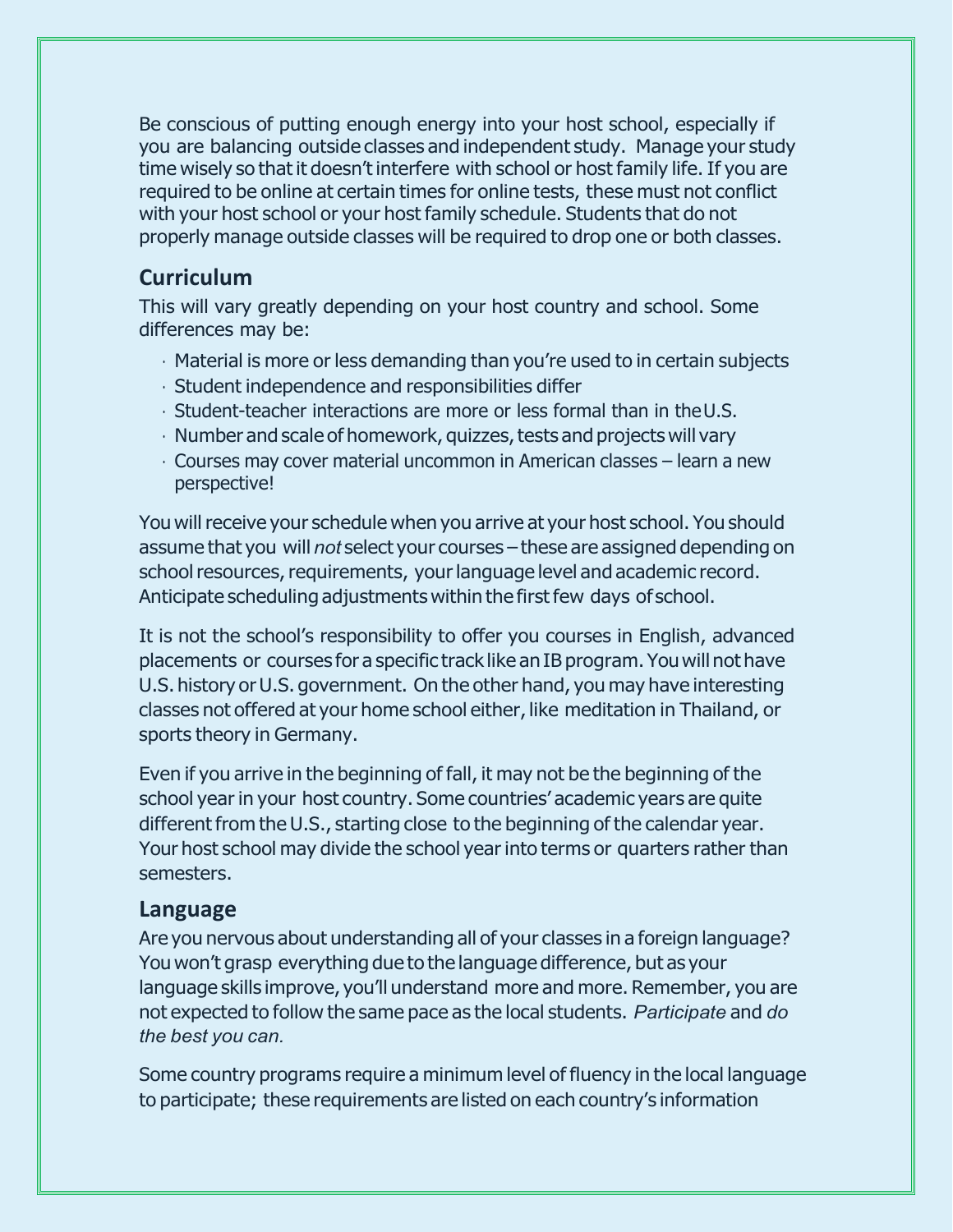page.

In areas that require students to study two foreign languages in school, you may be required to enroll in an additional foreign language class. This is typical in European countries. You may also have a class for foreign students to learn the local language, if there are other international students at your school.

If you are enrolled in an English class, this will likely be English *as a second language*, rather than English literature. Don't assume you can't learn anything in an English class though – often there is a greater focus on grammar in English classes abroad than here in the U.S. Who knows, you may learn what a gerund and phrasal verb are! You could also be the classroom's native speaker assistant, which is a fun role that many ICES alumni have had.

#### **Keep records**

Even if you aren't planning on transferring credit to your U.S. school, these may come in handy! Request and collect documentation from your host school and teachers. Make sure that all is collected and in your possession, before you depart and before your school closes for vacation. This is a student responsibility, and it can be difficult for you to obtain records once you have returned home.

Key items for your academic records:

- $\cdot$  Profile sheet of your host school create one if not available from the school
- Course schedule, syllabi and a description of each class
- Samples of your work including homework and tests
- $\cdot$  Certificate of participation
- Certificate of any language exams taken outside of your school
- Details that your U.S. school may need, like pass/fail marks or grades (if available), or chairhours
- $\cdot$  Summary of participation from your teachers your teachers may not be used to requests like this so ask politely. These make good references too.

## **Grading**

Grading systems in other countries differ. You may receive a number rather than a letter grade, or comments on your performance rather than an assigned mark.

In some countries it will be rare to receive a perfect mark even with great effort. This is particularly true in some European countries, where the highest marks are reserved only for truly exceptional work.